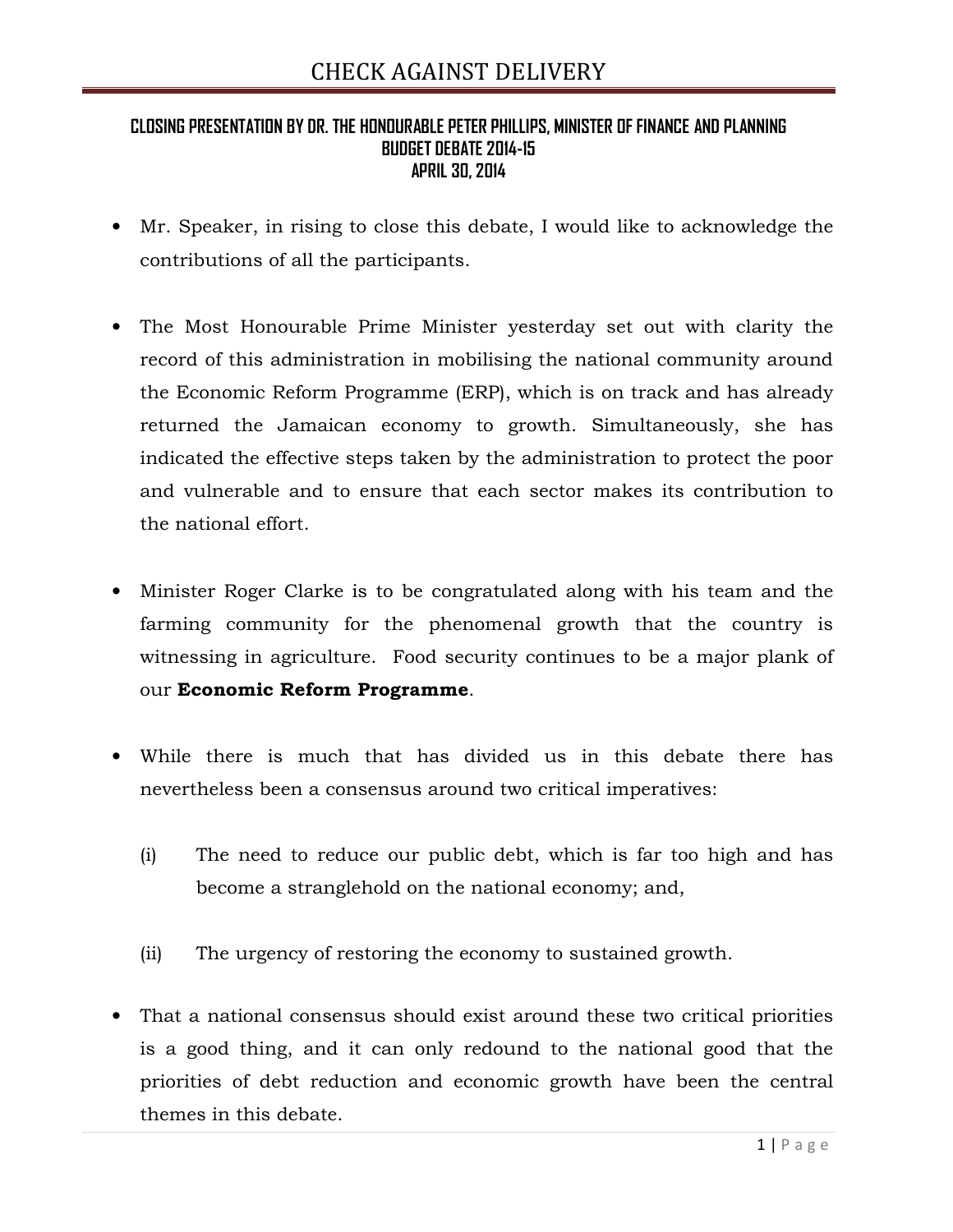- It is unfortunate that throughout our history in modern Jamaica, a consensus around the essentials of our development path and the strategies to achieve developmental goals has eluded us as a nation.
- The truth is, we have too often allowed the pursuit of partisan political advantage, as well as, the narrow self interest of different social and economic groups to weaken and divide the national effort. This has certainly weakened the level of social cohesion required for nation building.
- This sense of togetherness, this sense of being part of a joint endeavour and a common mission is what the political economists refer to as social capital and it is unfortunately in short-supply in Jamaica.
- A survey conducted a few years ago by the Centre for Leadership and Governance at the University of the West Indies (UWI) highlighted the fact that some 73 per cent of Jamaicans said they trusted no one but themselves or believed that most people would take advantage of them. This survey also revealed that 60 per cent of the population believed you can only trust yourself.
- In the context of our economic reform programme and all the difficulties and sacrifice that it involves and which will persist, for some time yet there is a special responsibility which we in this House will have to accept.
- It is against this background that I want to urge all of us that having agreed on the national objectives, let us have honest debates, stripped of the dishonest and debilitating search for partisan narrow self advantage or sectional interest.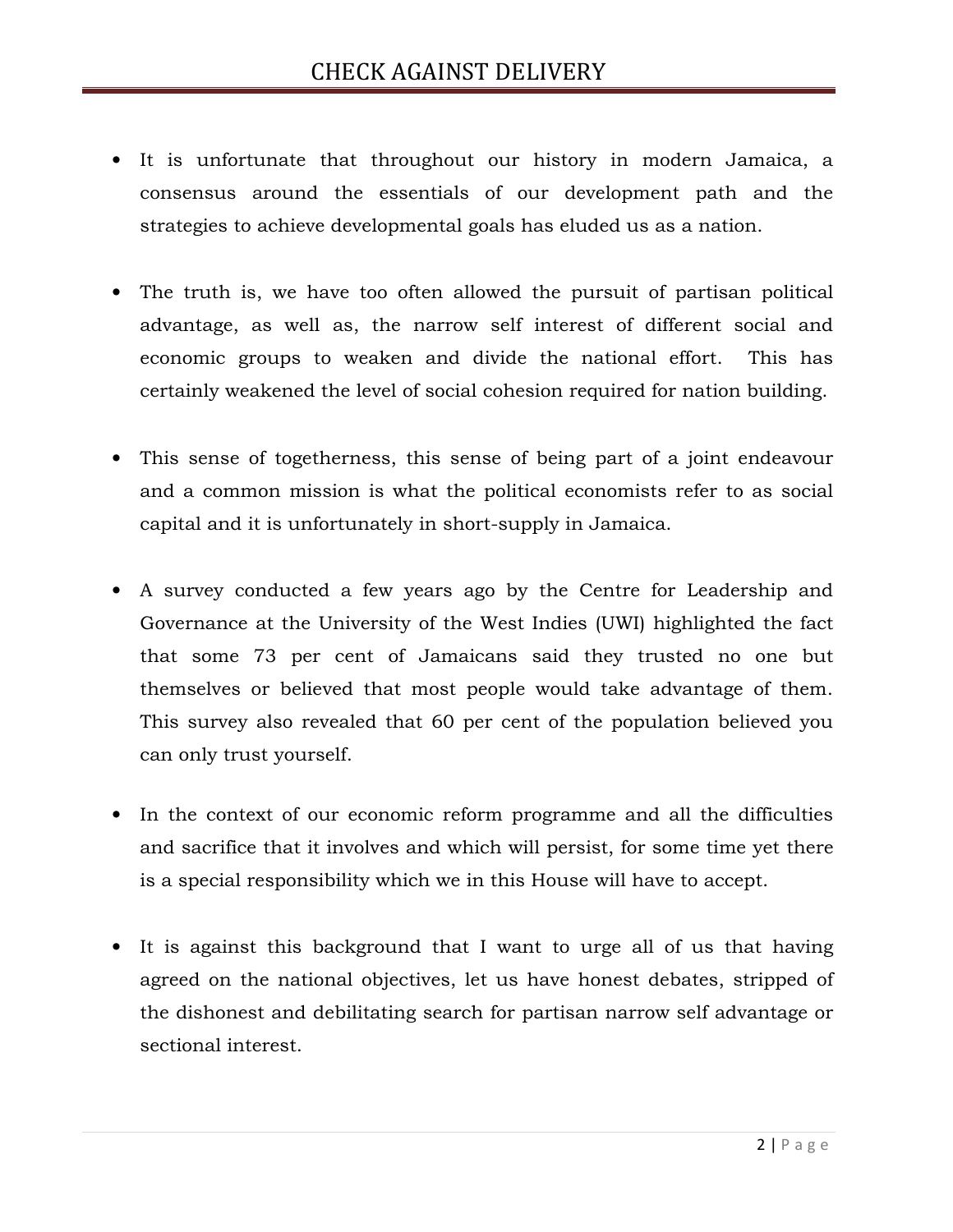- I now turn to the contributions of the Opposition Spokesman on Finance and the Leader of the Opposition, and I propose to address FIVE areas in this closing budget presentation.
	- 1. Trust;
	- 2. Arrears in the Government;
	- 3. Debt Perspectives;
	- 4. Foreign Exchange Markets; and,
	- 5. Taxation Issues

### TRUST ISSUE I

- Indeed, it is ironic that one allegation made directly against me by the Opposition Spokesman on Finance and repeated by the Leader of the Opposition concerns the supposed breach of commitment regarding "no new taxes".
- Let us examine it:

The headline which appeared in the Daily Gleaner of January 8, 2014, [which I did not write] says, "Big Relief – No new taxes says Phillips; reform, cutting debt on main Agenda". Mr Speaker, all those words are the words of the editor, not mine. Neither did the article indicate the context in which I spoke. I was responding to a question about the imposition of GCT on petroleum.

• My words can be found in the body of the same article, and I now quote them verbatim for this Honourable House:

## "We don't have plans for taxation. We have plans for tax reform generally. But we will have to maintain our deficit targets".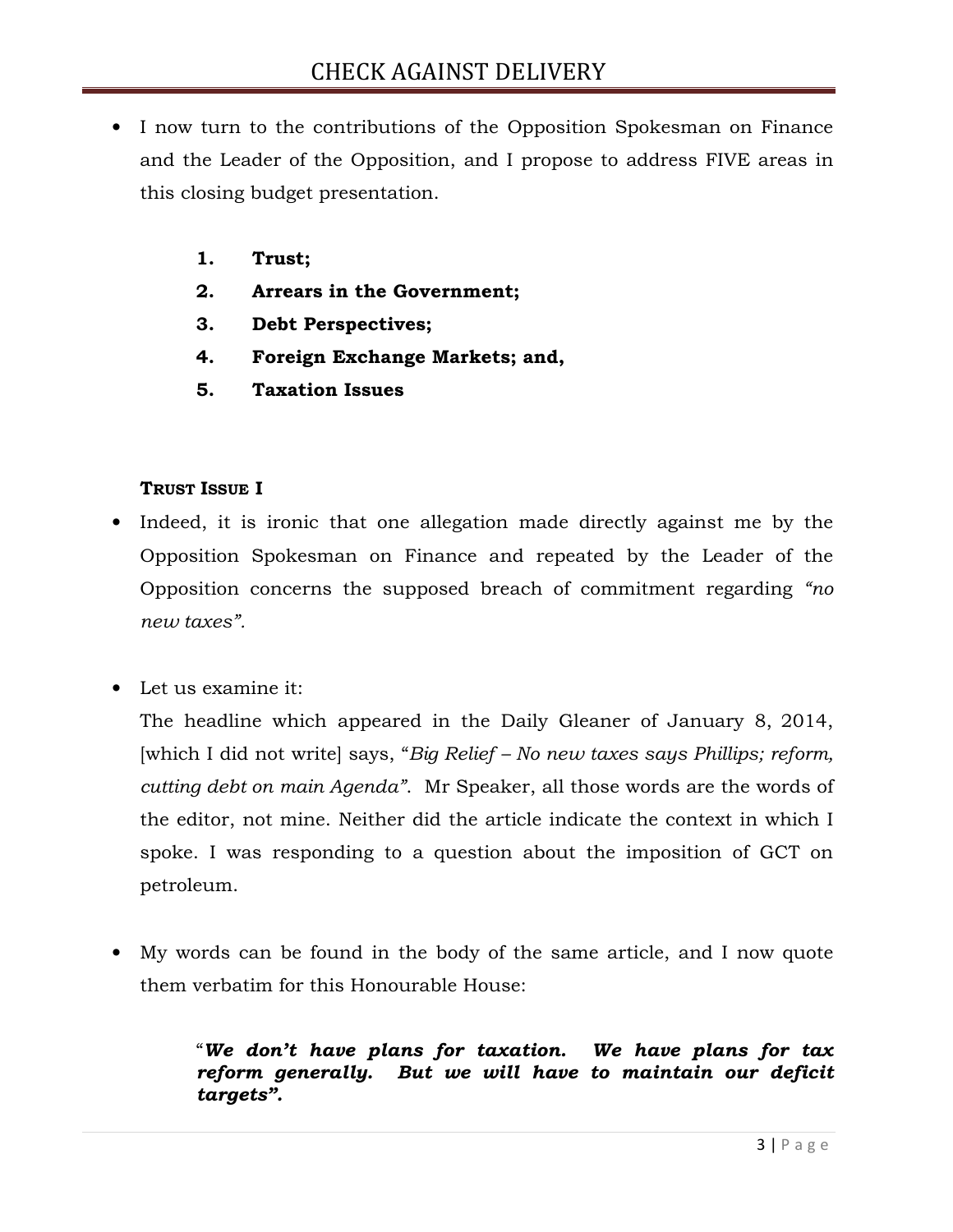• In another part of the same article, I am again correctly quoted as saying:

"The revenue targets have been missed slightly in relation to taxation … but we are going to have to maintain our 7.5 per cent [primary] surplus as it is the only way we are going to pay down this debt". [January 8].

- I accept that I could have and perhaps should have insisted that the Gleaner print a retraction of their headline. However, when the story was published I spoke to them on this matter and in their own way they printed a retraction in the Sunday Gleaner of January 19, 2014.
- My point, however, is that the debate would have been far more honest if care had been taken to credit me with what I actually said.
- So, far from representing any breach of promise, the budget represents a fulfilment of every undertaking made by this government. We have lived up to our word.
- It is in fulfilment of our commitment to meet our wage obligations to public sector workers that more than \$161Bn is in the budget for wages; \$4Bn of which is in fulfilment of obligations that the previous administration tried to walk away from – and had to be ordered by the courts to fulfil.
- In presenting this budget we have fulfilled Jamaica's obligations to public sector workers, bondholders, pensioners and others who have made the sacrifice already – and who have demanded of us that we meet our obligations under the **Economic Reform Programme**.
- The Budget fulfils Jamaica's obligations to maintain a 7.5 per cent primary surplus.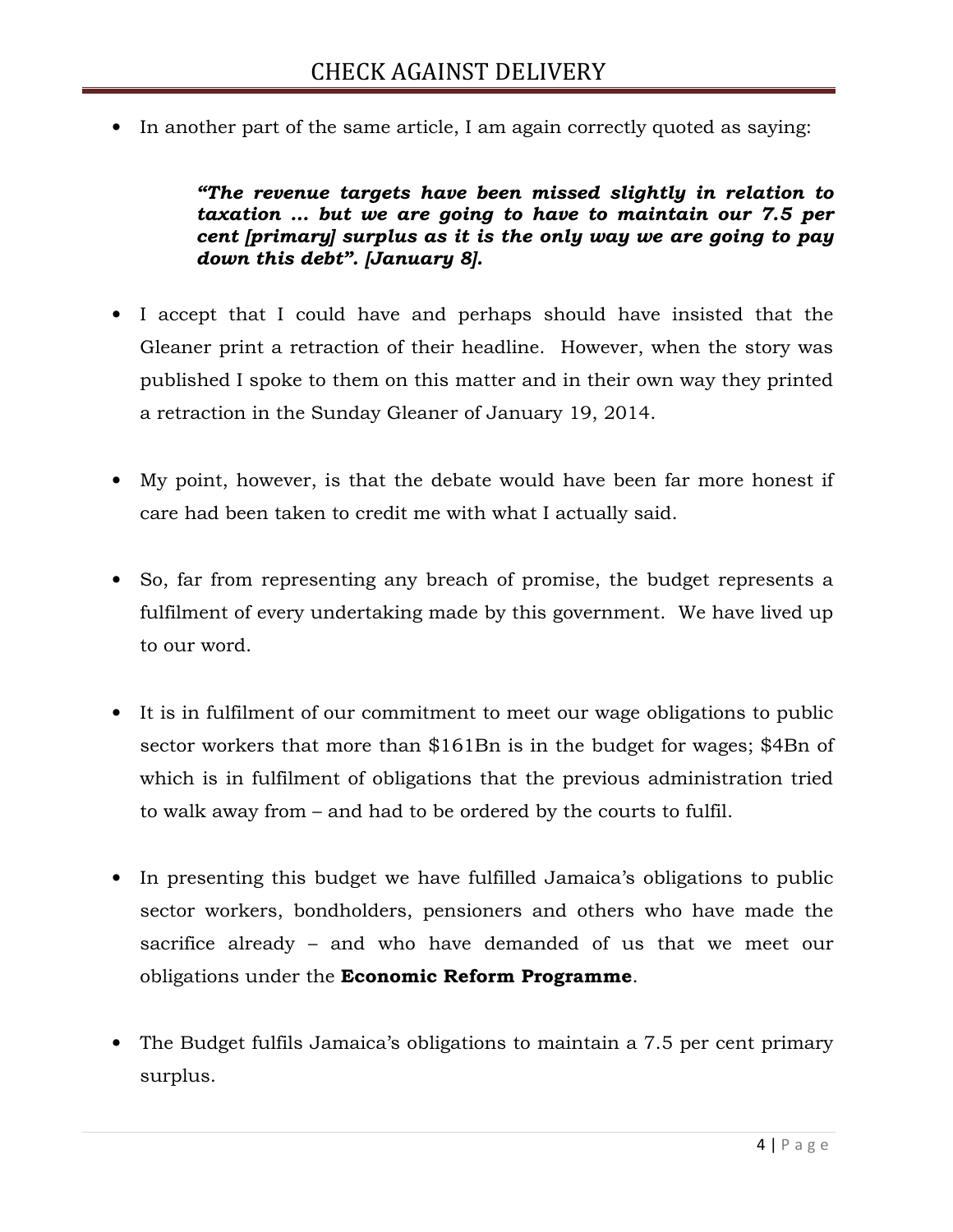## TRUST ISSUE II

- The truth is the Opposition Spokesman is in no position to lecture us or anyone for that matter on matters of public trust.
- No one on this side promised workers unrealistic wage increases and then walked away, as that administration did, telling the workers to "take it or leave it".

## TRUST ISSUE III

• We did not sign up to an agreement with the multilateral lending agencies led by the IMF committing Jamaica to deliver a 6.8% per cent primary surplus in 2011/2012, which was revised downward to 5.0% but they still were only able to deliver an output of 3.1 per cent.

## TRUST ISSUE IV

• We did not sign up to a Jamaica Debt Exchange [JDX] and then threaten bondholders and pensioners with default because of our failure to meet obligations to the Fund programme.

### TRUST ISSUE V

- No one of this side implemented a fiscal responsibility framework, with great fanfare in 2010 and then proceeded to break all procurement rules and fiscal controls by ordering buses without Cabinet approval and without budgetary provision.
- You cannot come and claim credit for initiating fiscal rules and fail to acknowledge that you broke your own rules.
- Jamaican People say "mout mek fe chat" BUT NUH SO.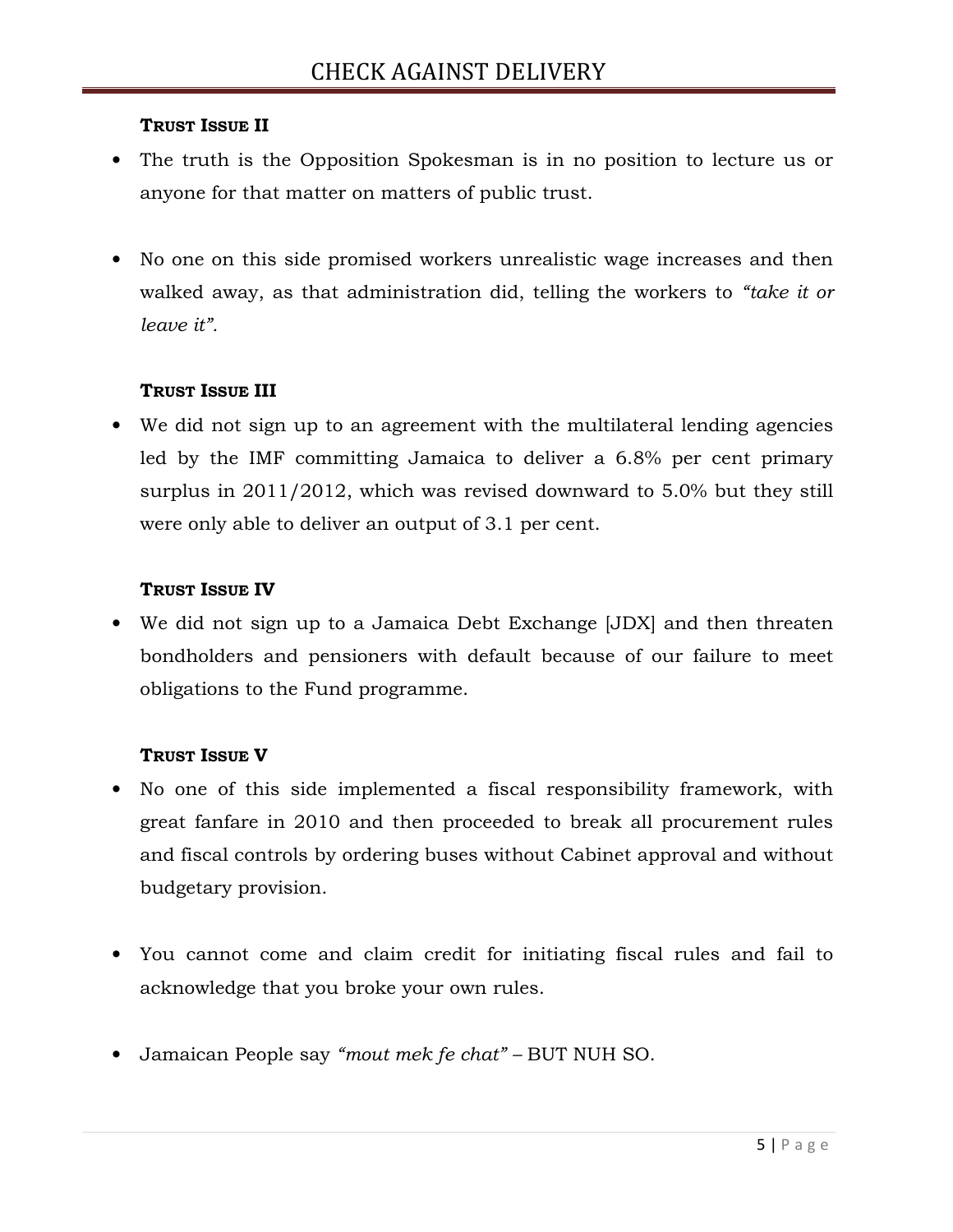### THE COSTS OF IRRESPONSIBILITY

- Mr. Speaker, what needs to be understood is that there are real costs to the trust deficit and to political recklessness.
- The insistence by the IMF that the wage restraint agreements should be a prior action was the direct consequence of the previous administration's failure to meet its wage to GDP obligations under the previous programme.
- The 7.5 per cent primary surplus that is part of the current programme was necessitated by the failure of the previous administration to meet their primary surplus target in 2011/2012. Their failure imposed on this administration the need to raise 4.4% of GDP in revenues over two years.
- The major revenue package as a pre-condition for a Fund programme is part of the cost that Jamaica had to pay because of the failure of the previous government to meet their obligations.
- These and more are the concrete costs that Jamaica had to endure because of the irresponsibility of the previous administration.
- The €60Mn that Jamaica was unable to draw-down in grants from the European Union is a direct consequence of the abandonment of the programme.
- Mr. Speaker, I was astounded to hear the Opposition Spokesman say that the IMF has given Jamaica a "bligh":
	- $\geq 7.5$  per cent primary surplus is not a "bligh"
	- $\geq 15+$  pieces of path-breaking legislation in one year is not a "bligh"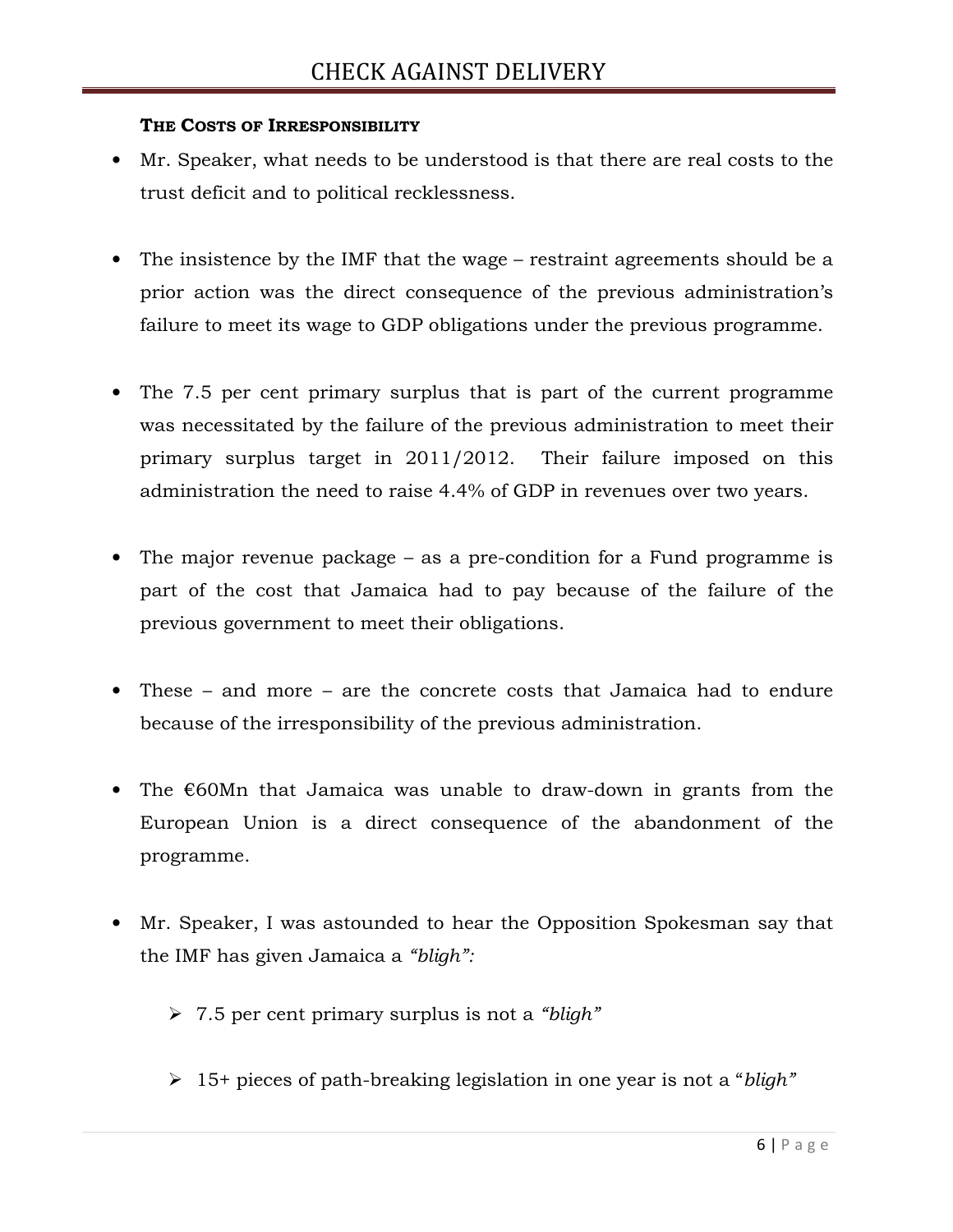- $\triangleright$  Wage-restraint for public sector workers is not a "bligh"
- $\triangleright$  A national debt exchange less than two years after the previous debt exchange is not a "bligh"
- But what is most distressing about the Opposition Spokesman's comment, is the ease with which he would impugn the reputation of the IMF and the other multilateral institutions, in believing that they simply play favouritism and "*give out blighs*". No wonder he thought that he could signup to agreements and simply walk away.
- It is clear that the Opposition did not understand that there are consequences to commitments given and not honoured. They did not understand it then, and apparently they do not understand it now.
- This is a problem that affects the Leader of the Opposition as well.
- He accuses the Jamaica Urban Transit Company (JUTC) of being "insensitive" to the plight of its sub-franchise operators - **NOT TRUE** – as the Minister of Transport, Works and Housing pointed out.
- But it would be fairer if he were to acknowledge the role of the administration which he led in under-cutting the financial foundations of the JUTC when his Minister of Finance the now Opposition Spokesman on Finance signed a loan – unauthorized by Cabinet – for  $\epsilon$ 96Mn in order to purchase buses for JUTC. THIS LOAN MUST BE REPAID.
- To add insult to injury, in addition to ordering the buses, they also approved more than 1000 licenses to private operators over a two year period.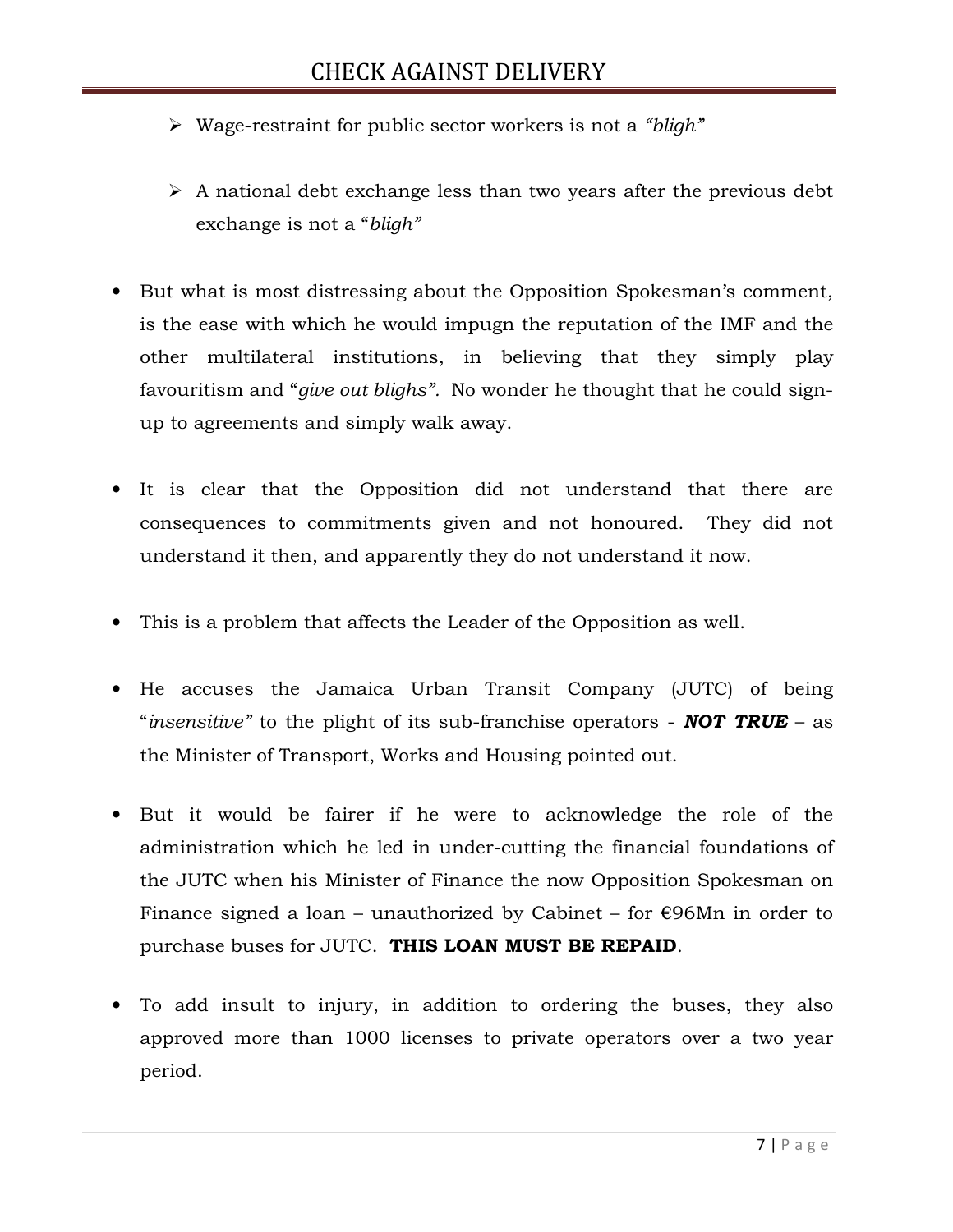- So, Mr. Speaker, what we are trying to do is to rationalize the operators in KMTR to make the JUTC as viable as possible now that the buses are here and we paid for them.
- The most logical way to earn the resources to repay the loan is for the buses to be used to carry paying passengers. It is either that, or the taxpayers would have to pay, many of whom, reside in rural Jamaica and elsewhere and do not use the JUTC buses.
- So to come and lambast the JUTC and the Minister of Transport, Works and Housing for trying to bring order to the KMTR transport arrangements is to ignore the hard reality that we have to repay a debt for these buses.
- As usual in a way that is typical of old-style politics the Leader of the Opposition promises to give away as much as possible and saddle the taxpayer with more debt.

## ARREARS IN BUDGET

• Mr. Speaker, there were many misleading and inaccurate statements made last week as it relates to arrears. It is unfortunate that this occurred as the Fiscal Policy Paper tabled in this House on April 17 provides information not only on this Government's acknowledgement of the arrears that exist but also our plan for addressing this issue. In opening this debate, I also made very clear statements about the high level of arrears and the challenge they pose to both this and the previous administration.

For the record, this is the plan to "extricate' the government from arrears buildup":

• Controlling Growth in Stock of Over 90 Days Arrears by placing a cap on the sum which existed at March 2013: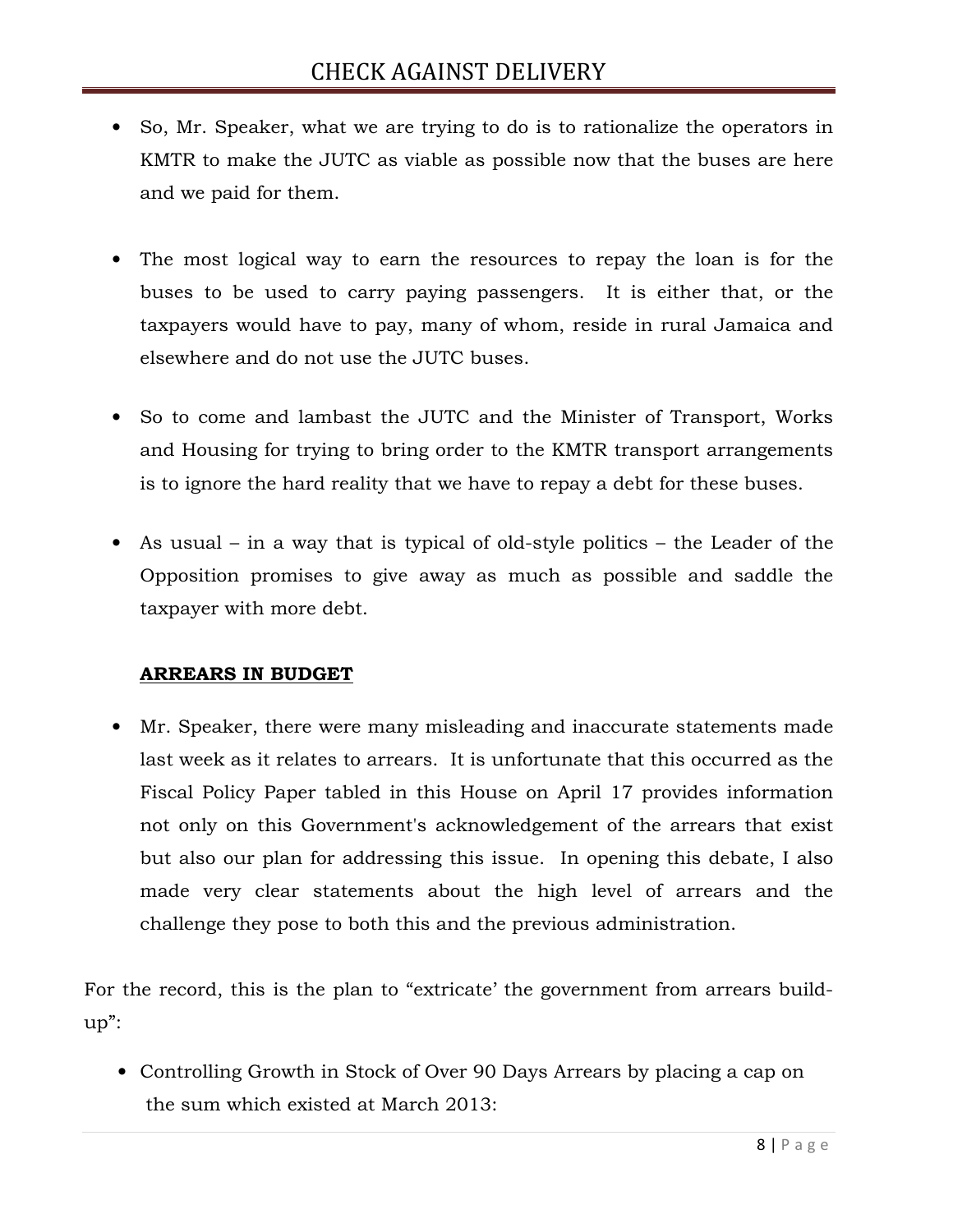- *i.* This cap is one of the quantitative targets on which the government reports to the Fund;
- *ii.* Making direct payments to suppliers of goods and services through the CTMS thereby reducing risk of diversion of the resources;
- *iii.* Withholding all Statutory deductions (NIS, NHT, PAYE, EDTAX) from central government MDAs, educational institutions and Regional Health Authorities and transferring the amounts directly to TAJ; and,
- *iv.* Ongoing monitoring of high risk expenditure areas (e.g. electricity, drugs, statutory deductions) to manage any threats of arrears build-up.
- Changes in the management and dispensing of pharmaceuticals in the public health system:
	- *i.* All public sector pharmacies are to be taken over by the NHF with the takeover of the pharmacy at the Bustamante Hospital for Children;
	- *ii.* The pharmacies at KPH/VJ, Port Maria, Percy Junior and Cornwall Regional hospitals are to follow. The plan is to complete full takeover by end 2015;
	- *iii.* The value of the assets in the pharmacies, at the point of takeover, will be used to set-off existing arrears for drugs and medical supplies to the NHF.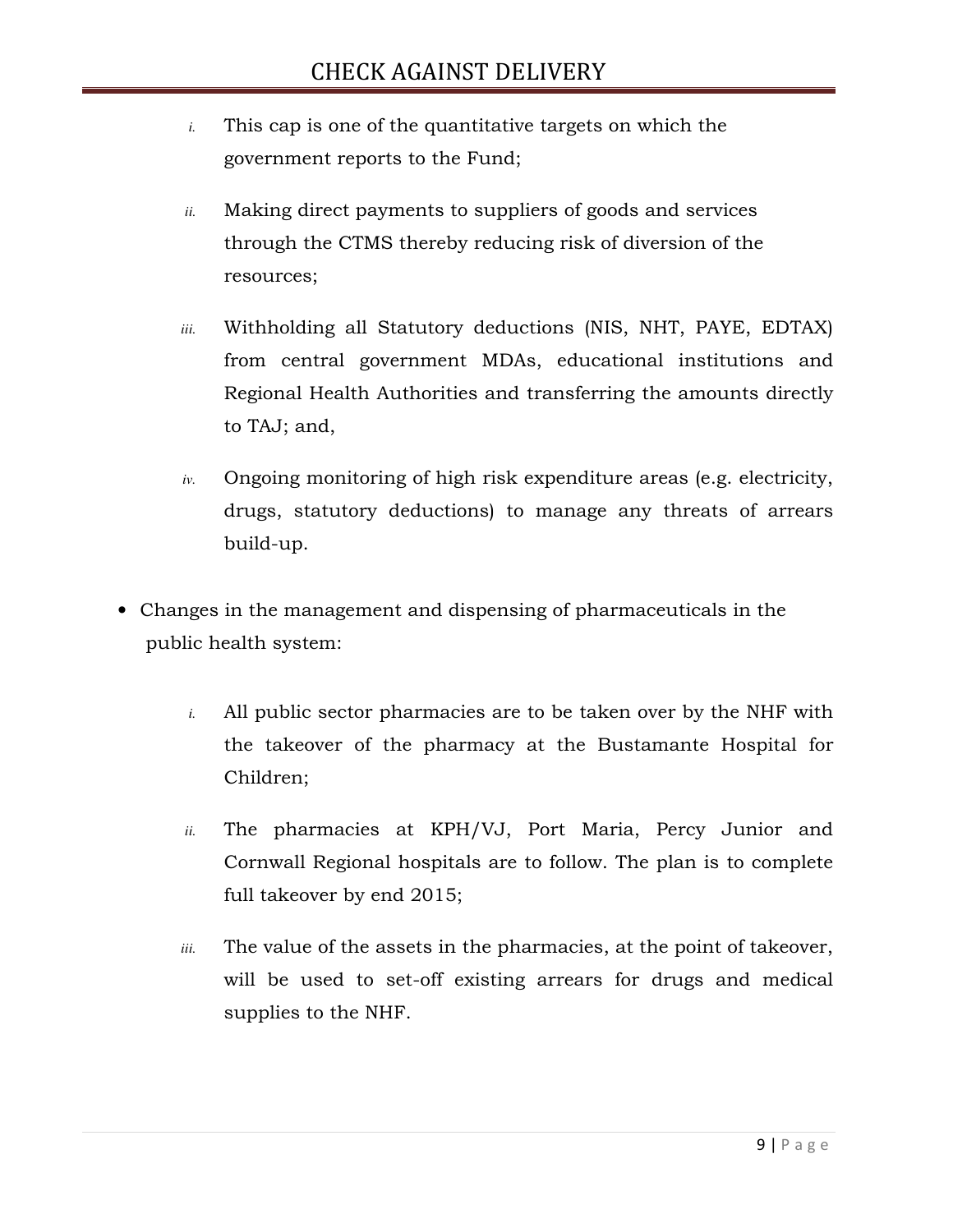- Increasing the budget for drugs and medical supplies on an annual basis in line with inflation – as was done in this current budget where the provision moved by 9% from \$3.7Bn to \$4.1Bn.
- Working with suppliers to set-off arrears against their tax liabilities;

# "…Budget is increasingly put together while ignoring the build-up of arrears or late payments…."

• This statement is misleading. No attempt to ascertain the facts. The fact is that, notwithstanding the tightness of the expenditure budget and the several competing demands, approximately \$1.5b has been provided in the 2014/15 budget to meet payments arrears. This follows the \$1.5b which was allocated in the Supplementary Estimates approved in February of the last Financial Year.

### DEBT PERSPECTIVES

- Regarding the public debt Mr. Speaker, the Opposition Spokesman on Finance has sought to reduce the issue to one of blame for the accumulation of debt during administrations led by this side of the House. The truth is that if we are playing that (unproductive) game, there is more than enough blame to go around.
- At a time when there was no highly developed domestic debt market, Jamaica's external debt doubled in the latter half of the 1970s (this has often been cited). What is perhaps less well known is that this external debt again doubled in the first half of the 1980s. On the basis of strong inflows from multilateral financial institutions and from friendly Governments, Jamaica's ratio of public debt to GDP peaked at over 200% in the mid-1980s.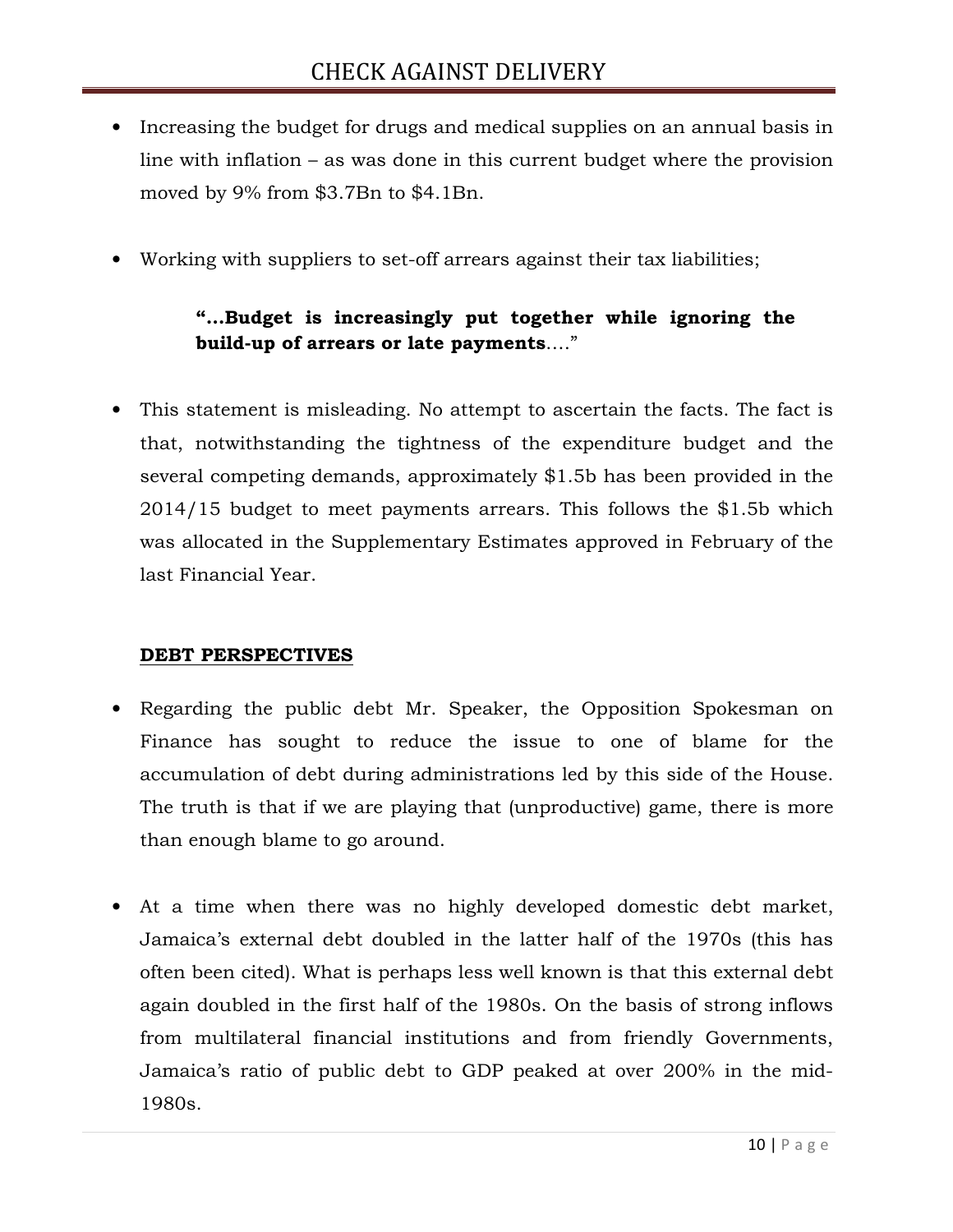- In a context of fiscal consolidation beginning in 1984/85 and successive Paris Club restructuring of bilateral debt, the debt/GDP ratio was set on a downward trajectory from the late 1980s up to the mid 1990s. By 1996/97, on the cusp of the resolution of the financial sector crisis, and following the successful completion of a three year Extended Fund Facility arrangement with the IMF, the debt/GDP ratio had fallen to under 80%.
- The cost of rescuing depositors in failed financial institutions through FINSAC pushed this ratio to almost 125% by 2002/03. Following this and in the context of our own economic programmes, designed at home and monitored by the IMF, the debt/GDP ratio declined to 113.87% by 2006/07 and 109.43 by 2007/08.
- In four years, from end 2007/08 to end 2011/12, the external debt (denominated in foreign currency) went from US\$6.2Bn to US\$8.6Bn. During the same period the Jamaica dollar depreciated by about 22% and the US\$2Bn in reserves left by this Government in 2007 had not grown despite the massive inflows from multilateral financial institutions in 2010/2011.
- It cannot be overemphasized Mr. Speaker, that it was our failure to complete the 2010 Standby Arrangement with the IMF, following massive inflows from multilateral financial institutions, that laid the basis for:
	- i. a sharp reversal of flows from these institutions;
	- ii. the protracted (16 month) negotiations for the current EFF;
	- iii. the resulting decline in official foreign exchange reserves; and,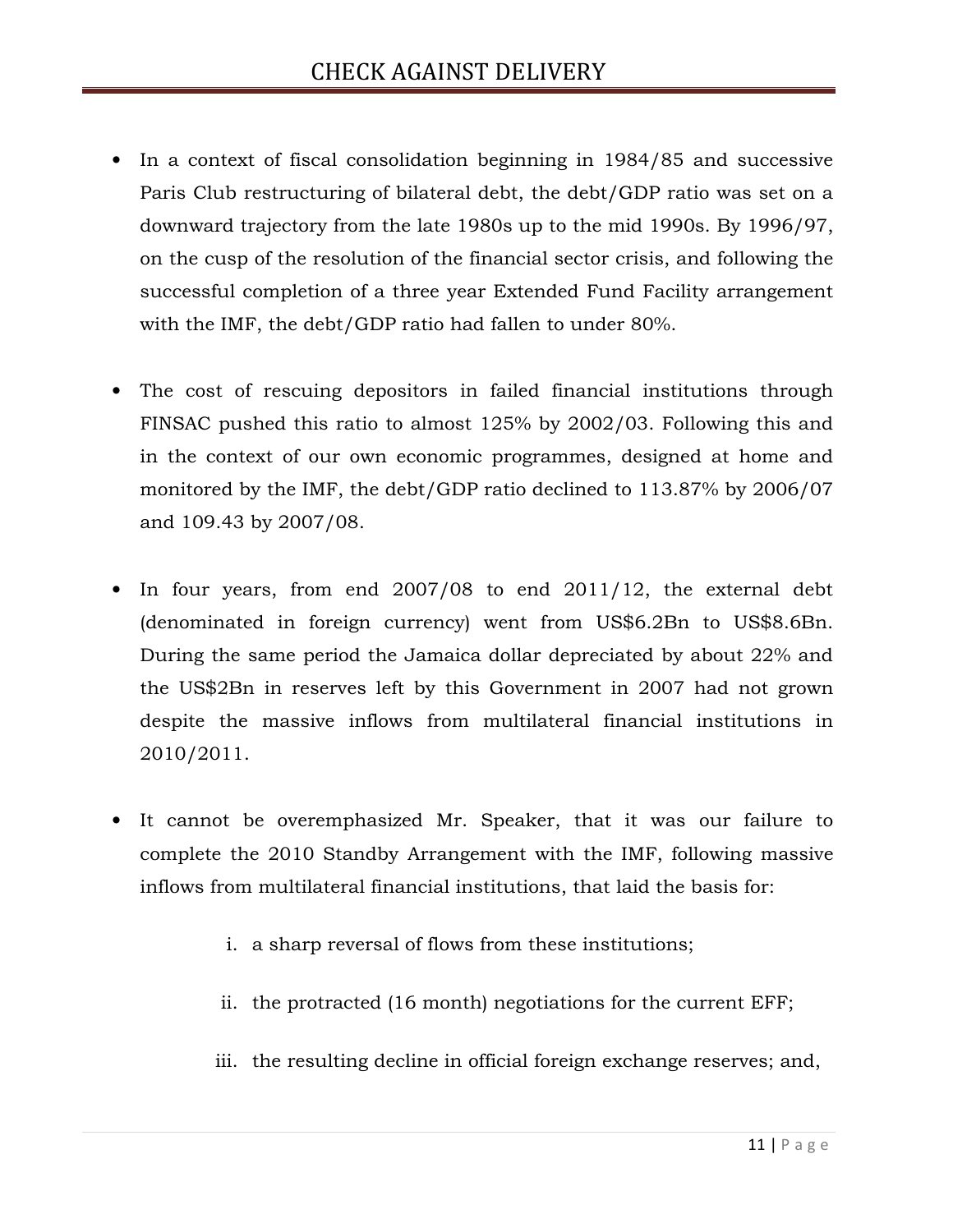- iv. exchange rate depreciation cited by the Opposition Spokesman on Finance.
- The Opposition Spokesman on Finance also claimed that Jamaica borrowed loans of US\$330Mn from the World Bank in November 2011 as evidence that trust had not been broken with the multilateral financial institutions. The reality is that only US\$100Mn was actually disbursed.
- Despite this, it needs to be explained why, by then, there had been no reported reviews by the IMF Board for almost one year; why the IMF staff indicated an inability to approach their board regarding progress under the SBA; and why external flows had dried up relative to the euphoria of 2010.
- In fact, Mr. Speaker, official loan and grant flows from all sources declined from US\$1,267.37Mn in 2010 to US\$595.9Mn in 2011 and US\$267.7Mn in 2012, the first year of this government. In 2010 Mr. Speaker, our development partners front-loaded disbursements for budget support. Actual disbursements in 2011 were US\$919.9Mn, compared to original commitments of US\$870.1Mn. By 2011, however, disbursements of budget support had declined to US\$195.9Mn relative to commitments of US\$350.5Mn. In 2012, the first year of this administration, disbursements of budget support were a paltry US\$0.5Mn relative to earlier commitments of US\$345.6Mn.
- Our development partners, Mr. Speaker, are unambiguous in their communication that the disbursement of budget support is contingent on being "in good standing with the IMF". The **fourth** and **fifth** reviews should have been combined for convenience. However, this was not approved by IMF Management for Board presentation, scheduled for June 2011. The Fund Management advised the Prime Minister that unless decisive, irreversible steps were taken by the government of Jamaica towards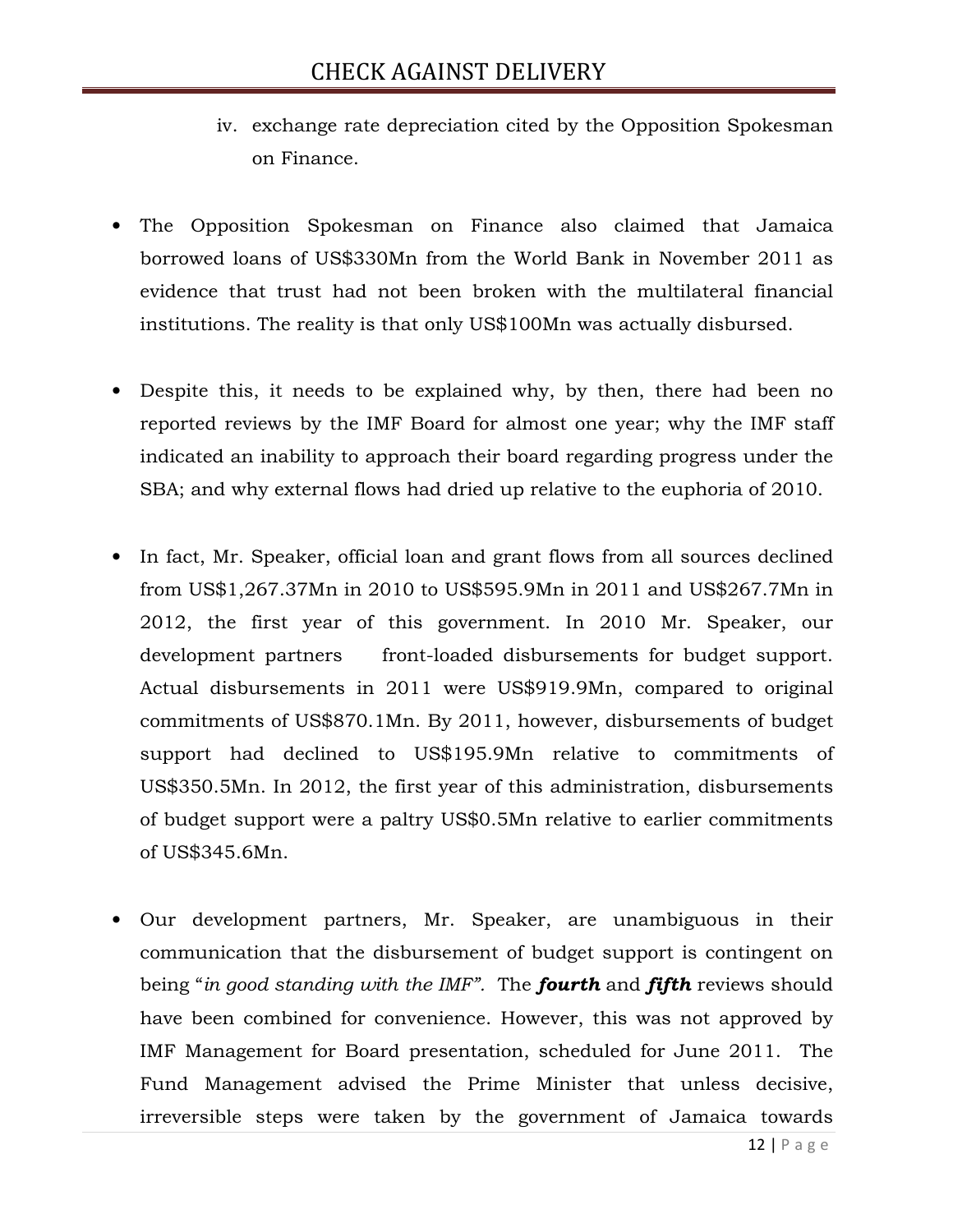meeting the agreed medium term targets, a resumption of SBA could not be recommended to the Board.

- The conclusion is unavoidable, that had we not fallen off the wagon of the 2010 Standby Arrangement, external official flows, especially budget support would have been sustained, foreign reserves could have been maintained and the foreign exchange system would have demonstrated more secular stability.
- With the stock of public debt increasing from \$923Bn at end 2006/07 to over \$1,600Mn at end 2011/12, the ratio of debt/GDP again increased to 131.93% by end 2011/12.
- On the basis of these official Government of Jamaica statistics, the debt/GDP ratio then peaked at 135.64% at end 2012/13 before being brought down to 131.9% at end 2013/14.
- The IMF's measurement for purposes of the current EFF, adds PetroCaribe debt and domestic guaranteed debt to the GOJ's official measurement. We were forced to use PetroCaribe and other sources of funding in the period prior to the EFF being approved by the IMF board, which led to an increase in the debt stock. What is good about the programme is that the debt to GDP that stood at 149.4% at the beginning of the current EFF (end  $2012/2013$ ) has declined to 139.2% at end  $2013/14$ . It is coming down, but it is still too high.
- It is clear Mr. Speaker, that by whatever measure used, there has been a clear decline in the burden of public debt already being generated by the adjustment programme.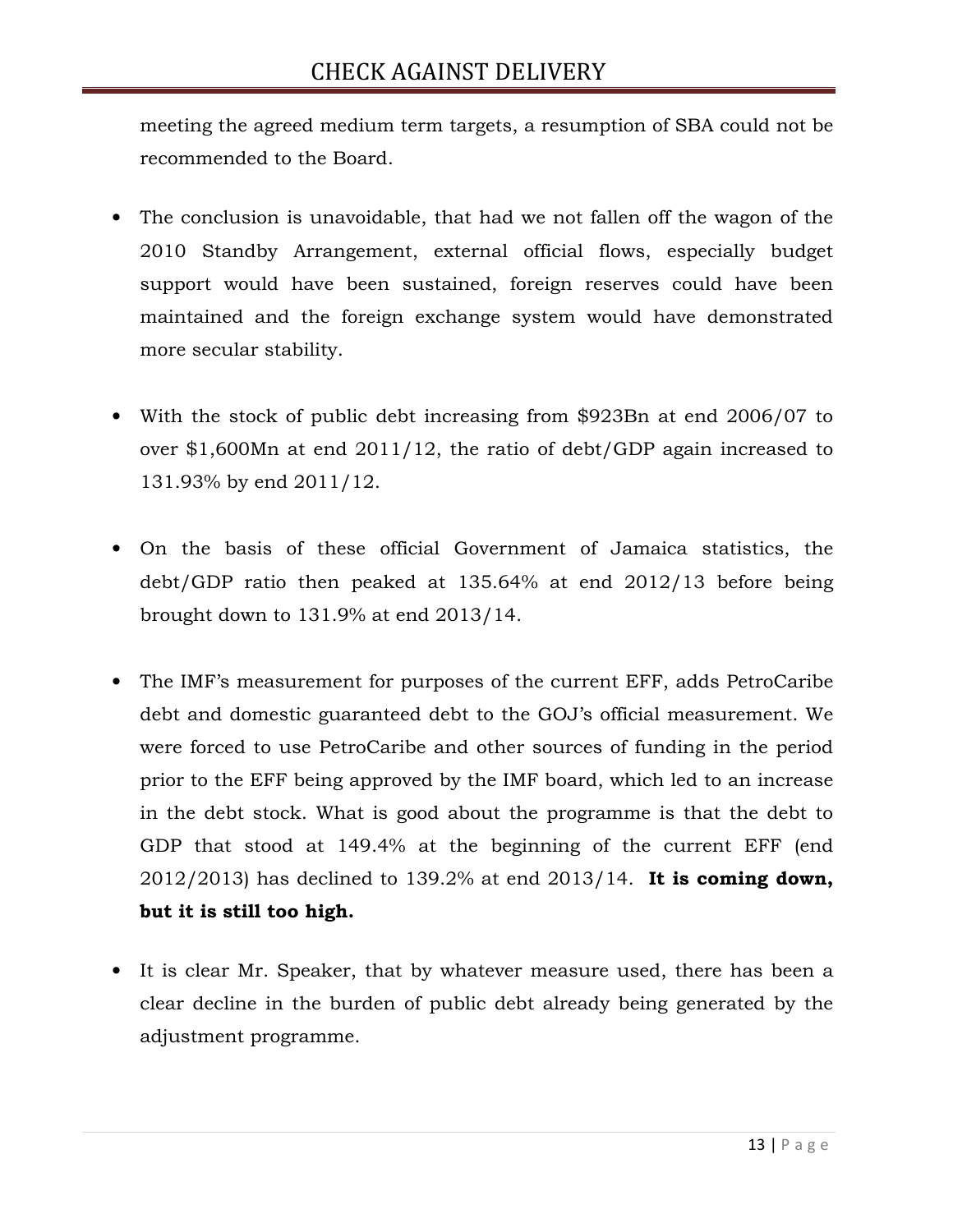- The initial success of the programme, Mr. Speaker, underlines the importance of the perspective that it is critical to avoid the negativity and futility of looking back in anger and trying to ascribe blame. That we have a programme at all, with all its challenges, is testimony to a successful effort to rebuild trust with our international development partners, not least of all by faithful adherence to our commitments under the programme.
- Breaking from tradition, the IMF provided a part of its financing as budget support. Late in 2013, the European Union became the first of our (international) partners to resume budget support. The IBRD and IDB have subsequently resumed budget support.
- Just yesterday, the IBRD approved a **Country Partnership Strategy Report** for Jamaica that will facilitate growth and further disbursements under that institution's commitment to Jamaica.
- The World Bank has also indicated its support in three key areas. These include:
	- $\circ$  **Modernizing the public sector**: Activities in this regard will focus on:
		- $\checkmark$  the implementation of a new Debt Law;
		- $\checkmark$  support to the reform of the public pension system and the Public Sector Investment Program;
		- $\checkmark$  improving customs administration;
		- standardization of the Kingston port; and,
		- $\checkmark$  continued support to Public Private Partnerships in energy, transport, waste water treatment and education.
	- $\circ$  Creating an enabling environment for private sector growth. Activities will include: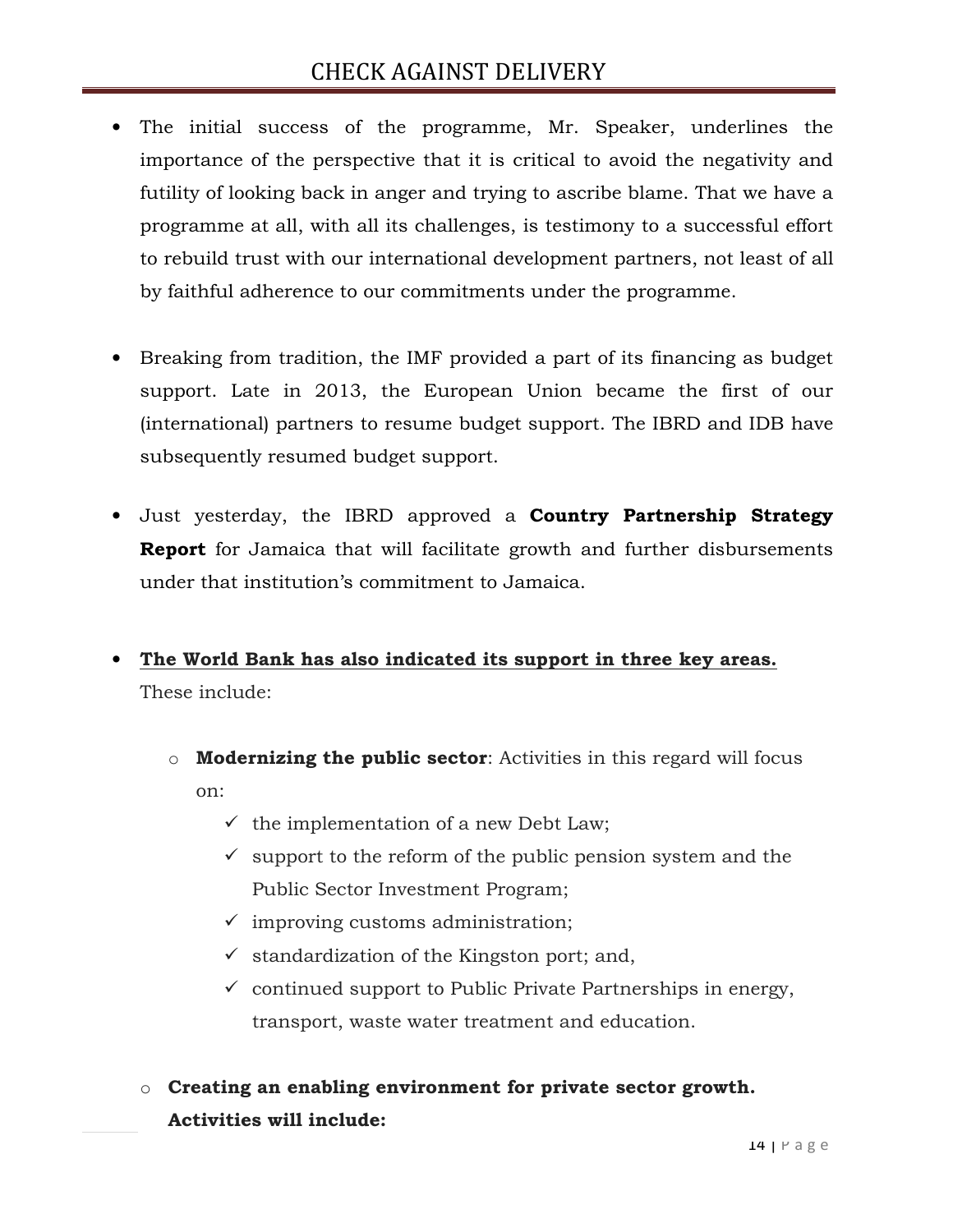- $\checkmark$  the fostering of investments in high potential sectors, such as logistics and agriculture;
- $\checkmark$  helping to reduce the time needed for an entrepreneur to register a new business, obtain a construction permit and pay taxes;
- $\checkmark$  the provision of digital training opportunities for the youth; and,
- $\checkmark$  the establishment of regional incubators for mobile and climate innovations.

## o Building social and climate resilience. Activities include:

- strengthening the government's social protection programs;
- $\checkmark$  supporting the development of a comprehensive framework for disaster and climate risk management;
- increasing the number of Jamaicans benefiting from social assistance programs; as well as,
- $\checkmark\;$  the number of households with access to water, electricity and regular solid waste collection.
- Looking forward towards the objective of debt sustainability, it is imperative for Jamaica (not just the Government) to stay on the programme, maintain constructive dialogue with our international development partners, and among ourselves, and to pool our efforts in striving for stronger economic growth.

# FOREIGN EXCHANGE MARKETS THE EXCHANGE RATE

• Mr Speaker, we welcome the fact that the Opposition Spokesman on Finance has chosen to join the debate on the exchange rate. Having stated however that "There are as many arguments in favour of a fixed exchange rate policy as there are for a floating exchange rate or a carefully managed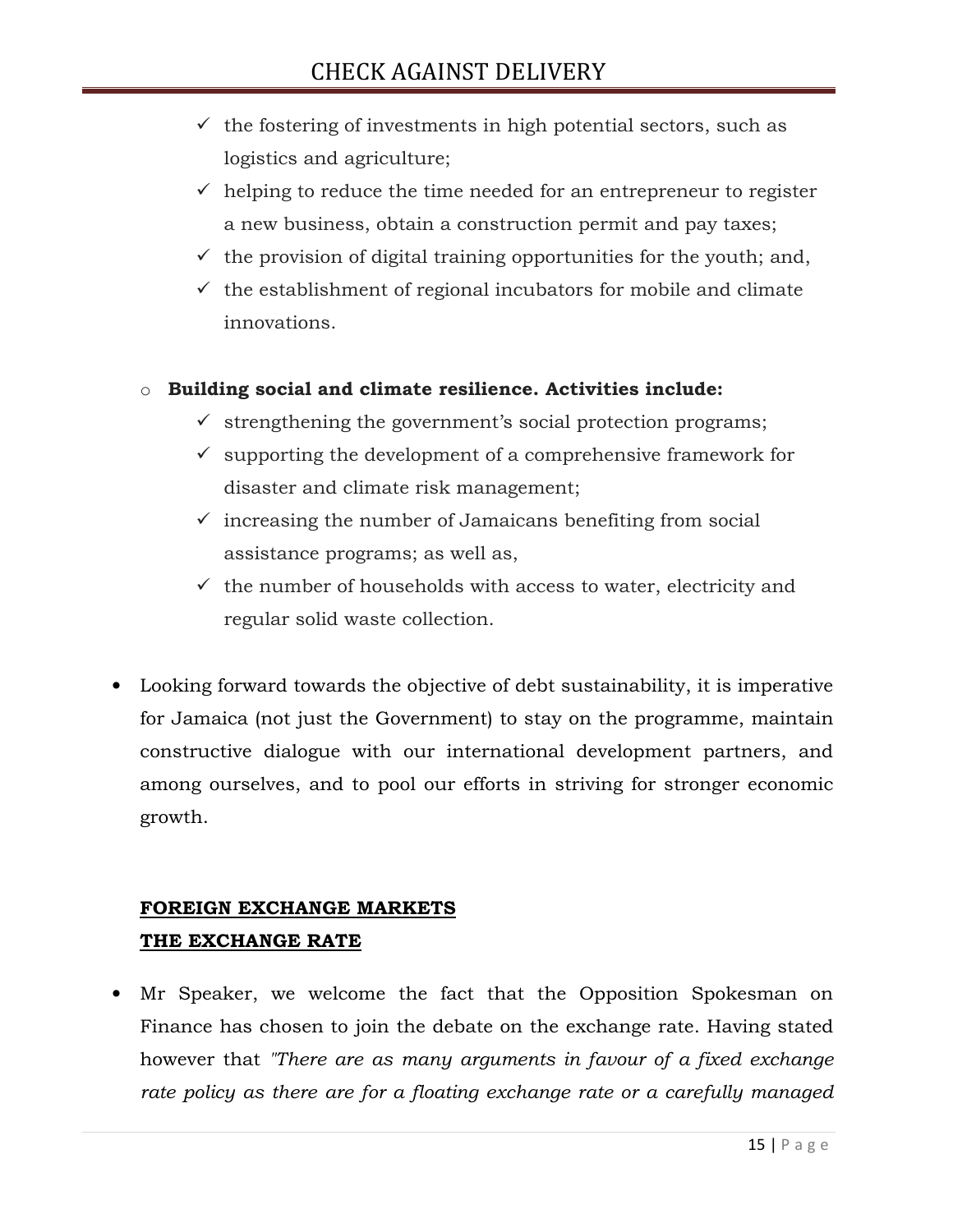floating exchange rate system", he proceeded to outline the most superficial and obvious case on the benefits of stability and predictability of a fixed exchange rate.

- It is true that a relatively stable (as distinct from fixed) exchange rate moderates, the rate of price increase of imports and facilitate predictability in the economic environment. We too, indeed everyone, seeks a stable exchange rate.
- In proclaiming the virtues of a fixed exchange rate, the Opposition Spokesman on Finance points to the experience of the mid 1980s. But in his account some simple facts escape from view.
- For one thing, although the opposition spokesman does point it out, when the rate was fixed at J\$5.50/US dollar in the auction system, this represented a significant devaluation from \$1.78 in 1980. Secondly, while he is quick to cite the negative international environment in 2008-09, he makes no reference to increased oil prices and depressed aluminium prices from 1983-85 and their reversal in 1986-89 in trying to explain the rates of growth in 1986-1989. That at least would have been a more balanced analysis.
- Equally, Mr. Speaker, when he touts the Auction system for honesty's sake, let us not forget the inability of the auction system to meet legitimate demands; there was a large build-up of arrears to purchasers.
- We should also recall the explosion of the black market in foreign currency and the rigid police enforcement of exchange control with allotments for personal travel being limited to US\$50.00 [and later \$150] written and stamped in passports.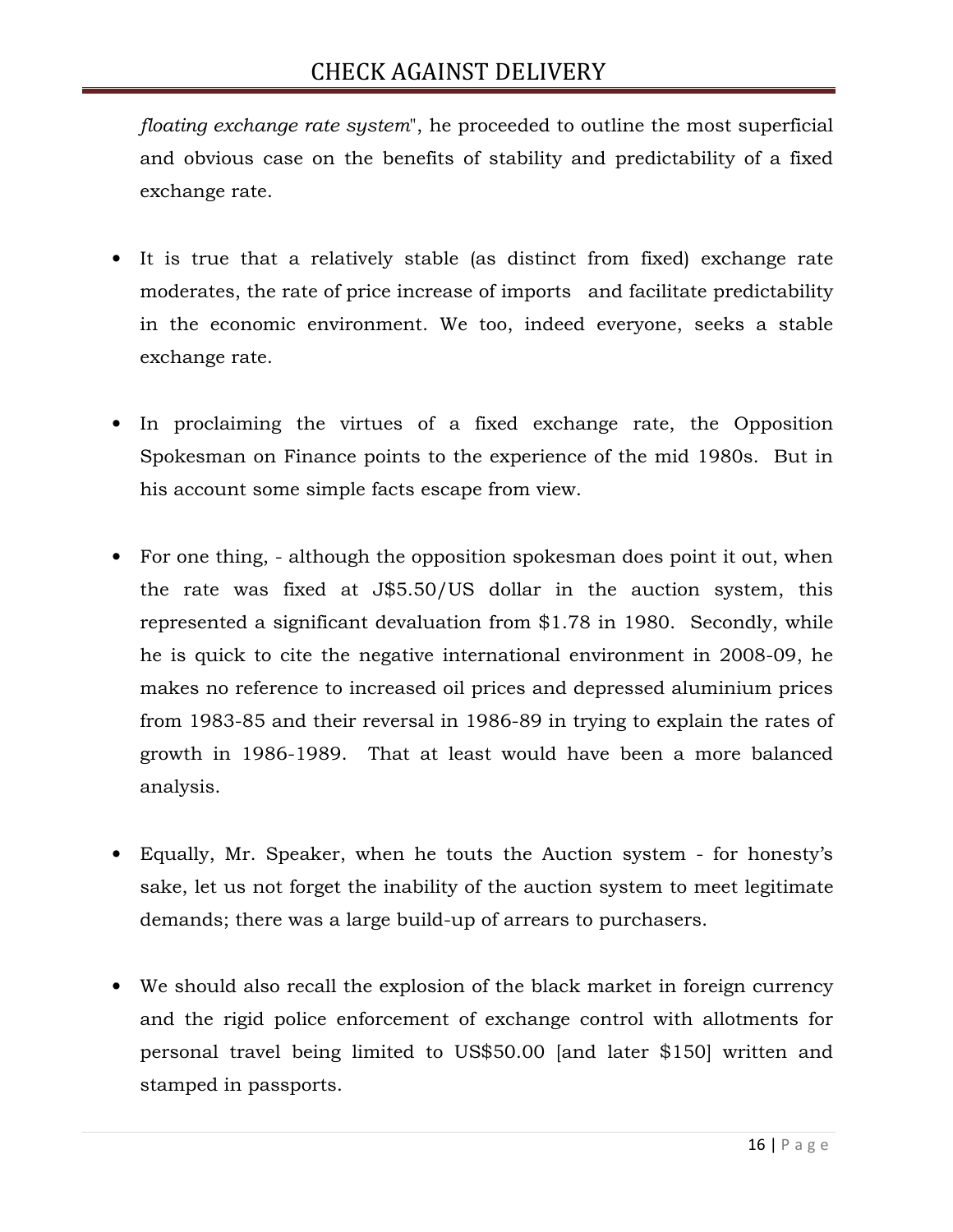- Let us not be under any illusion Mr Speaker, fixing the exchange rate involves an administrative choice of where to fix it and a responsibility to ensure that people who want to buy foreign exchange at the official fixed rate can in fact do so.
- The Opposition Spokesman may then be tempted to defend his fixed exchange rate by a return to exchange control. If there is one thing we learned from the late 1980s, it is that no matter how draconian the regulations and the sanctions, exchange control is as expensive as it is ineffective; people will buy foreign exchange at whatever price it is available to them.
- What is particularly surprising is that the opposition spokesman on finance discussed the issue of the Exchange Rate without any reference to the chronic imbalances in the current account of our Balance of Payments.
- The exchange rate system has strong implications for the balance of payments. In our small and vulnerable developing countries, natural shocks and productivity differentials almost guarantee that our inflation will exceed that of our developed trading partners.
- Without any capacity to correct this imbalance through exchange rate adjustment, you are left with the improbable prospect of increasing productivity faster than the rate of increase of your trading partners.
- There are other economies which have been held up to Jamaica as an example of the benevolence of fixing the exchange rate. These economies have now lost competitiveness to the extent that their foreign exchange earnings and official reserves have declined precipitously and public debt has climbed alarmingly.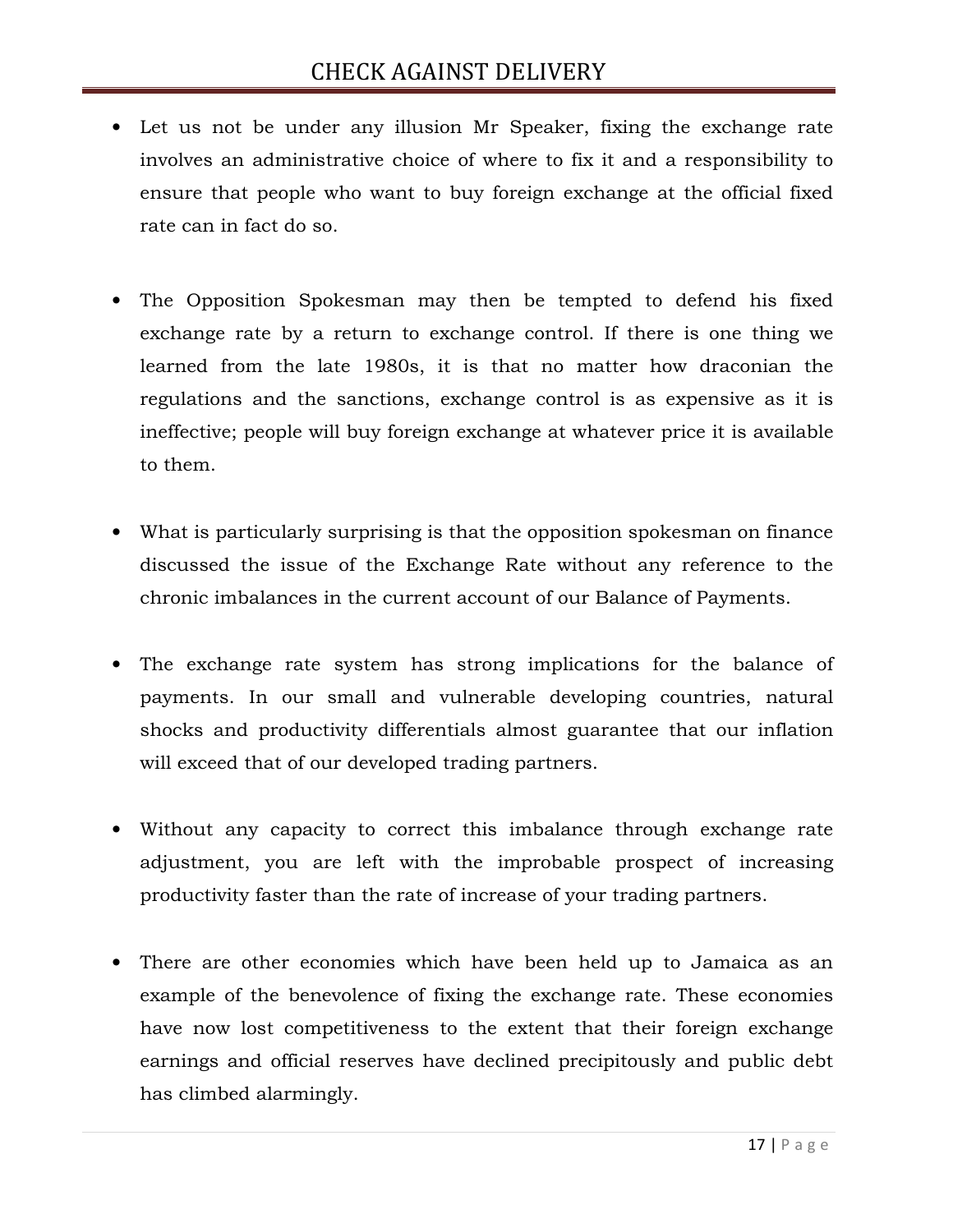- Nobody wants protracted exchange rate instability. The benefit of devaluation that results in a switch from consumption of foreign goods to domestic products is not instantaneous.
- There are some "low hanging fruits" where depreciation creates opportunities for local production. This is nowhere seen more clearly than in the case of agriculture where opportunities are being created for replacement within a food import bill of some US\$1Bn.
- We have to balance the benefits of stability with the opportunity for increased output and employment. There is attractiveness to stability, but its pursuit must not be at the expense of productive opportunities where there is concern about poverty, unemployment and low growth.
- While relative exchange rate stability is desirable, this is not a product of the exchange rate mechanism. Whether "fixed" or "managed float", stability has to be the product of the quality of the macroeconomic programme. That is why we must stay the course in fiscal adjustment towards debt sustainability.
- Mr Speaker, we understand that the adjustment entails great difficulty and hardship for many people. We don't delight in this fact. Indeed, we have done everything within our resources to provide for the most vulnerable in order to cushion the impact of the adjustment on them. Let me remind the House of what we have done:
	- A 15% increase in payments to PATH beneficiaries
	- An increase in the minimum wage
	- Provision of J\$500Mn for pensioners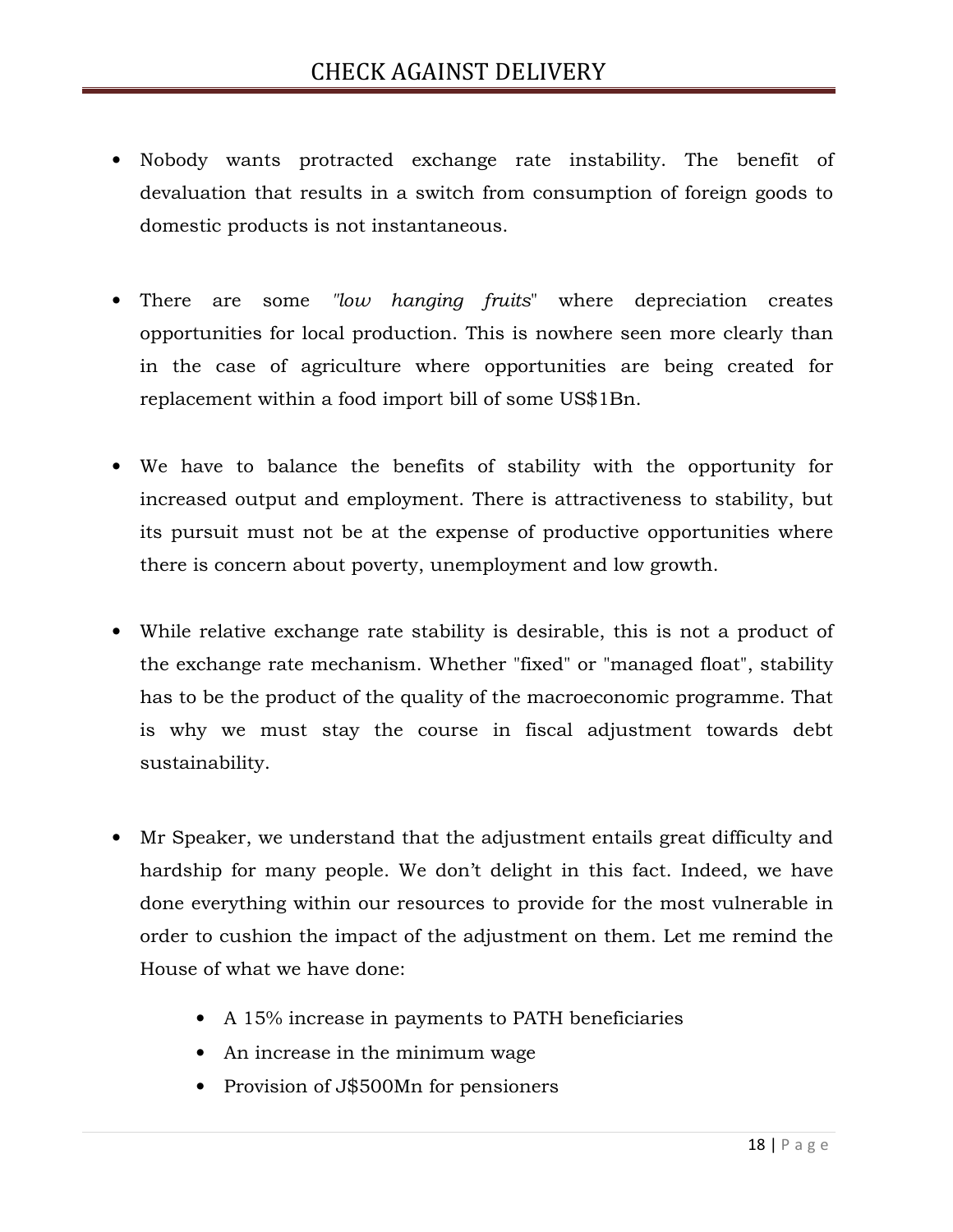- Increase in the income tax threshold by J\$49,920 in this budget year which will see taxpayers benefitting J\$12,480
- Expansion in the school feeding programme
- Increase in the transportation subsidy for students under PATH

All of this was provided in a budget that in real terms has declined.

I also want to emphasise that there is evidence that the programme is working.

- The latest labour force survey conducted by STATIN which was released today indicates that between April 2013 and January 2014 the unemployment rate fell by approximately 3 percentage points and now stands at 13.4 % down from 16.3% in April 2013. This has occurred in the context of an increase in the labour force. However, there are still too many persons unemployed.
- Yesterday the Surveys of Business and Consumer Confidence for the First Quarter of 2014 showed significant increases over the closing quarter of 2013;

"There have been only three surveys since 2001 in which firms held a more positive assessment of their current profit situation. When asked about prospects for the year ahead, 57% of firms expected improvement in the 1st quarter, up from 45% last quarter and the highest percentage in two years."

In speaking to investment, the survey indicated:

 "For the second quarter a record number of firms expressed their intent to increase their investments in their own business in the year ahead so that they could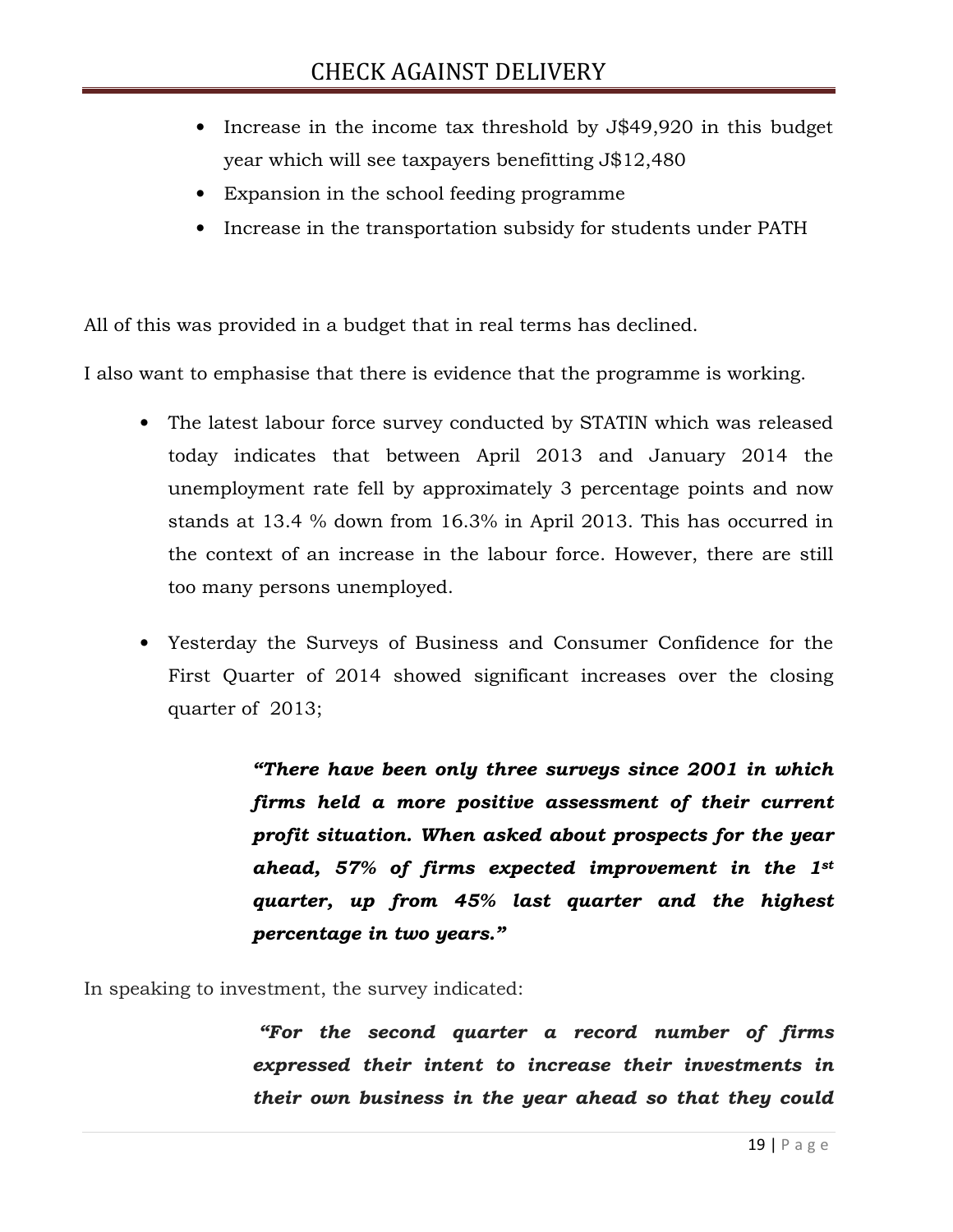more fully take advantage of future economic opportunities."

## CLOSING REMARKS

Tough though the program is, Mr. Speaker, it is bearing fruit as:

- We have seen a return to growth;
- Inflation has been curtailed;
- Debt/GDP is going down
- The unemployment rate is on a downward trajectory the most recent Labour Force Survey conducted by STATIN confirmed the anticipated downward movement in unemployment – January 13.4%
- Agriculture is bearing fruit;
- There is growth in tourism;
- The expansion of the BPO sector is continuing;
- The construction sector is showing positive signs; and
- The most recent Business and Consumer Confidence Surveys have recorded that both indices have increase by double digits for the first quarter of 2014;
- The World Bank Group is launching a new country partnership strategy for Jamaica paves which will pave way for additional support.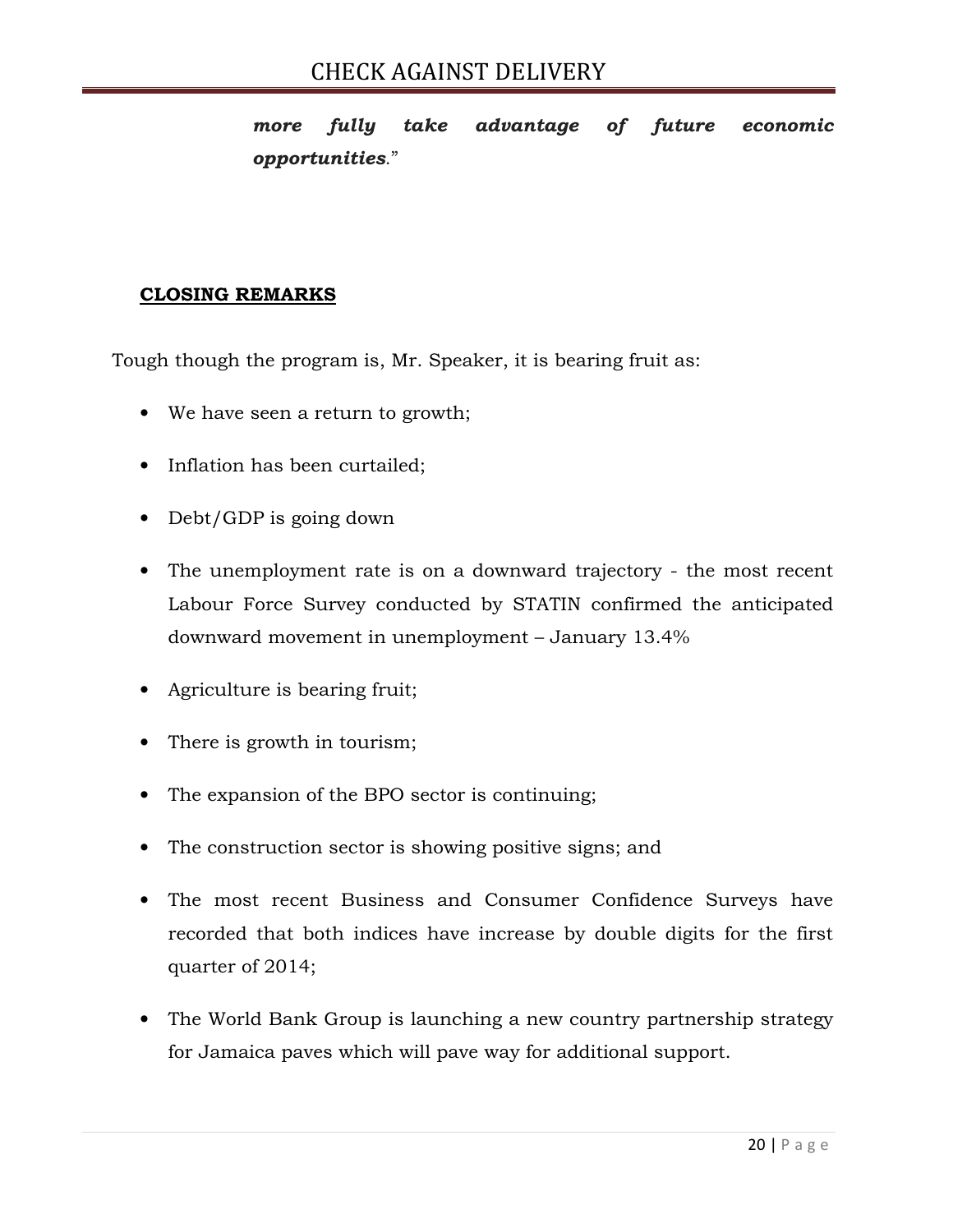It is time, Mr. Speaker, for Jamaican business people to invest more in Jamaica and not join the voices that say nothing good is happening. We need to pull together and not be distracted by the naysayers.

It is time, Mr. Speaker that we move to a national resolve to continue to eschew our lust for political power and pursuit of political interest and keep in front of us the prize of national advancement.

There are some big hurdles to get over:

- We must get public sector transformation right and get rid of the bureaucracy which provides blockages to those that would invest;
- We must raise the level of tax compliance and pursue the people who see it as their business to avoid tax and see a good tax as one that is levied on the most vulnerable;
- We must work towards sustaining the educational gains of the past year not only providing access to basic schools but also to tertiary facilities.
- We must continue being fiscally responsible;
- We must live within our means so that we can continue to reduce the debt.

And all this we must do in a still fragile world economy.

Let us not forget those who have made considerable sacrifices such as:

- the public sector workers;
- the pensioners and bondholders; and,